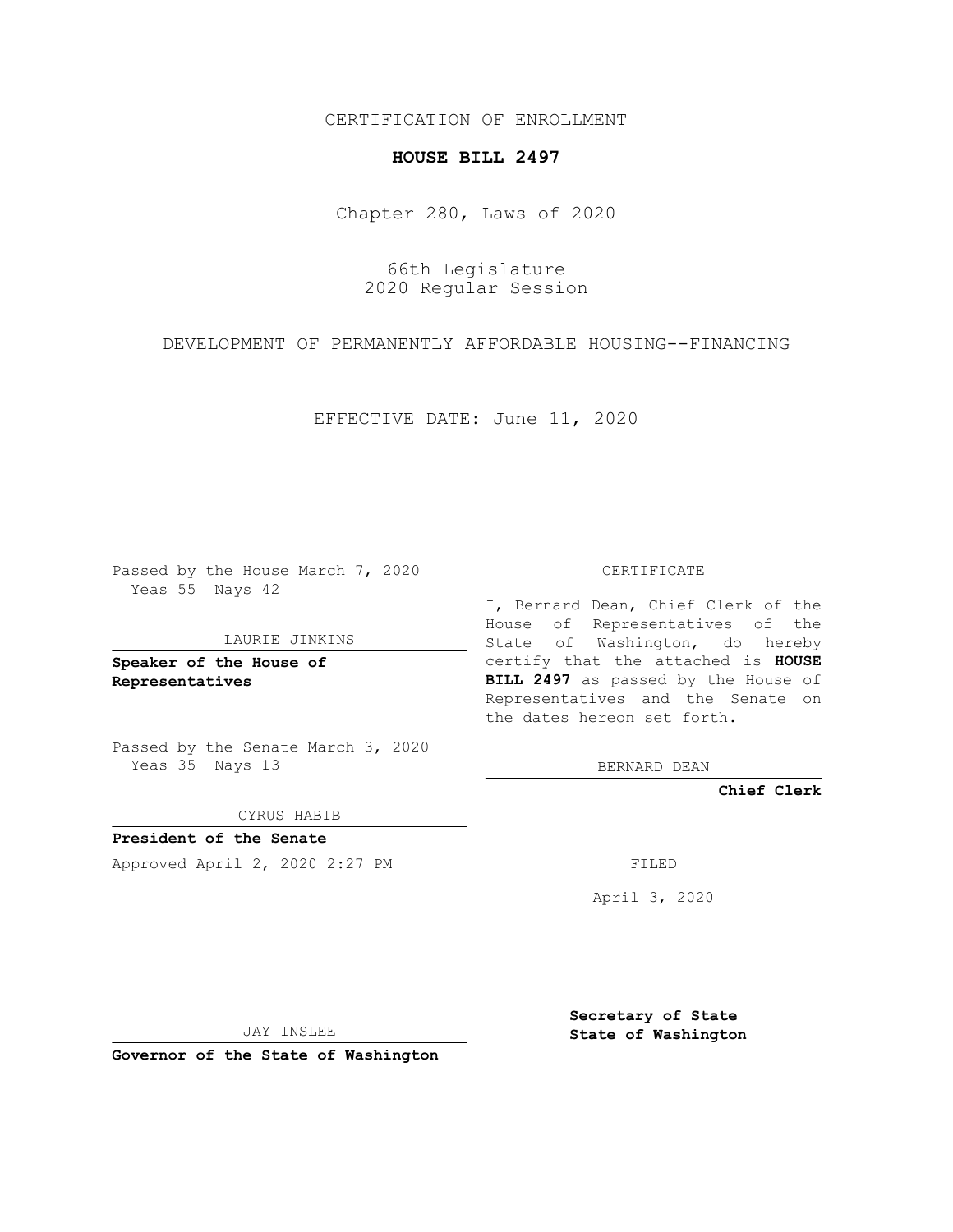## **HOUSE BILL 2497**

AS AMENDED BY THE SENATE

Passed Legislature - 2020 Regular Session

## **State of Washington 66th Legislature 2020 Regular Session**

**By** Representatives Ormsby, Leavitt, Doglio, Ramel, Tharinger, Goodman, Riccelli, and Santos

Read first time 01/15/20. Referred to Committee on Finance.

 AN ACT Relating to adding development of permanently affordable housing to the allowable uses of community revitalization financing, the local infrastructure financing tool, and local revitalization financing; and amending RCW 39.89.020, 39.102.020, and 39.104.020.

5 BE IT ENACTED BY THE LEGISLATURE OF THE STATE OF WASHINGTON:

6 **Sec. 1.** RCW 39.89.020 and 2001 c 212 s 2 are each amended to 7 read as follows:

8 The definitions in this section apply throughout this chapter 9 unless the context clearly requires otherwise.

10 (1) "Assessed value of real property" means the valuation of real 11 property as placed on the last completed assessment roll.

12 (2) "Local government" means any city, town, county, port 13 district, or any combination thereof.

14 (3) "Ordinance" means any appropriate method of taking 15 legislative action by a local government.

16 (4) "Public improvements" means:

17 (a) Infrastructure improvements within the increment area that 18 include:

19 (i) Street and road construction and maintenance;

20 (ii) Water and sewer system construction and improvements;

21 (iii) Sidewalks and streetlights;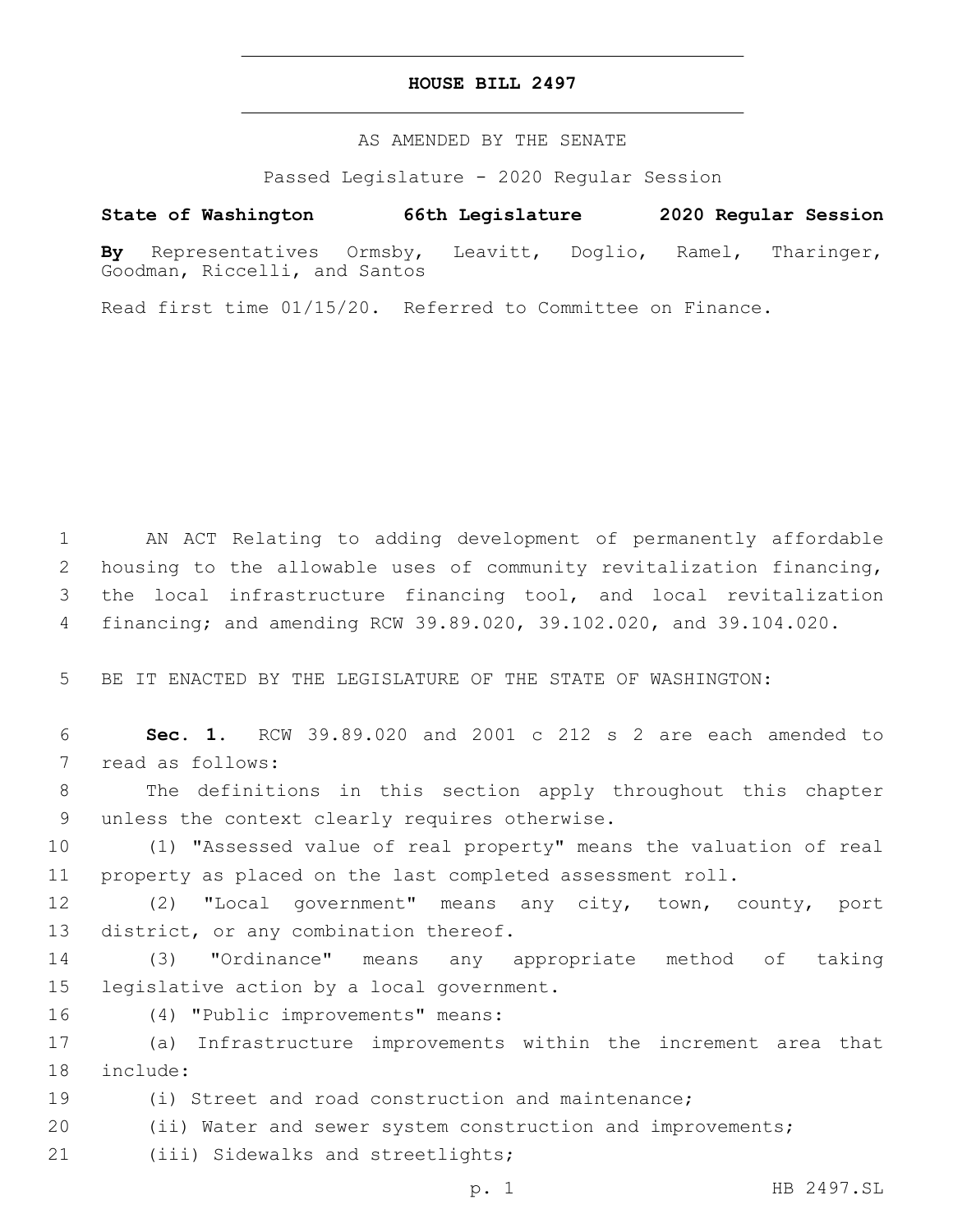(iv) Parking, terminal, and dock facilities;1

(v) Park and ride facilities of a transit authority;

(vi) Park facilities and recreational areas; and

(vii) Stormwater and drainage management systems; and

(b) Expenditures for any of the following purposes:

 (i) Providing environmental analysis, professional management, planning, and promotion within the increment area, including the management and promotion of retail trade activities in the increment 9 area;

 (ii) Providing maintenance and security for common or public 11 areas in the increment area; or

 (iii) Historic preservation activities authorized under RCW 13 35.21.395.

 (5) "Public improvement costs" means the costs of: (a) Design, planning, acquisition, site preparation, construction, reconstruction, rehabilitation, improvement, and installation of 17 public improvements; (b) purchasing, rehabilitating, retrofitting for 18 energy efficiency, and constructing housing for the purpose of 19 creating or preserving permanently affordable housing; (c) relocating, maintaining, and operating property pending construction 21 of public improvements;  $((e+))$   $(d)$  relocating utilities as a result 22 of public improvements;  $((+d))$   $(e)$  financing public improvements, including interest during construction, legal and other professional services, taxes, insurance, principal and interest costs on general indebtedness issued to finance public improvements, and any necessary 26 reserves for general indebtedness;  $((+e))$   $(f)$  assessments incurred in revaluing real property for the purpose of determining the tax allocation base value that are in excess of costs incurred by the assessor in accordance with the revaluation plan under chapter 84.41 RCW, and the costs of apportioning the taxes and complying with this 31 chapter and other applicable law; and  $((+f))$   $(g)$  administrative expenses and feasibility studies reasonably necessary and related to these costs, including related costs that may have been incurred before adoption of the ordinance authorizing the public improvements and the use of community revitalization financing to fund the costs 36 of the public improvements.

 (6) "Regular property taxes" means regular property taxes as defined in RCW 84.04.140, except: (a) Regular property taxes levied by port districts or public utility districts specifically for the purpose of making required payments of principal and interest on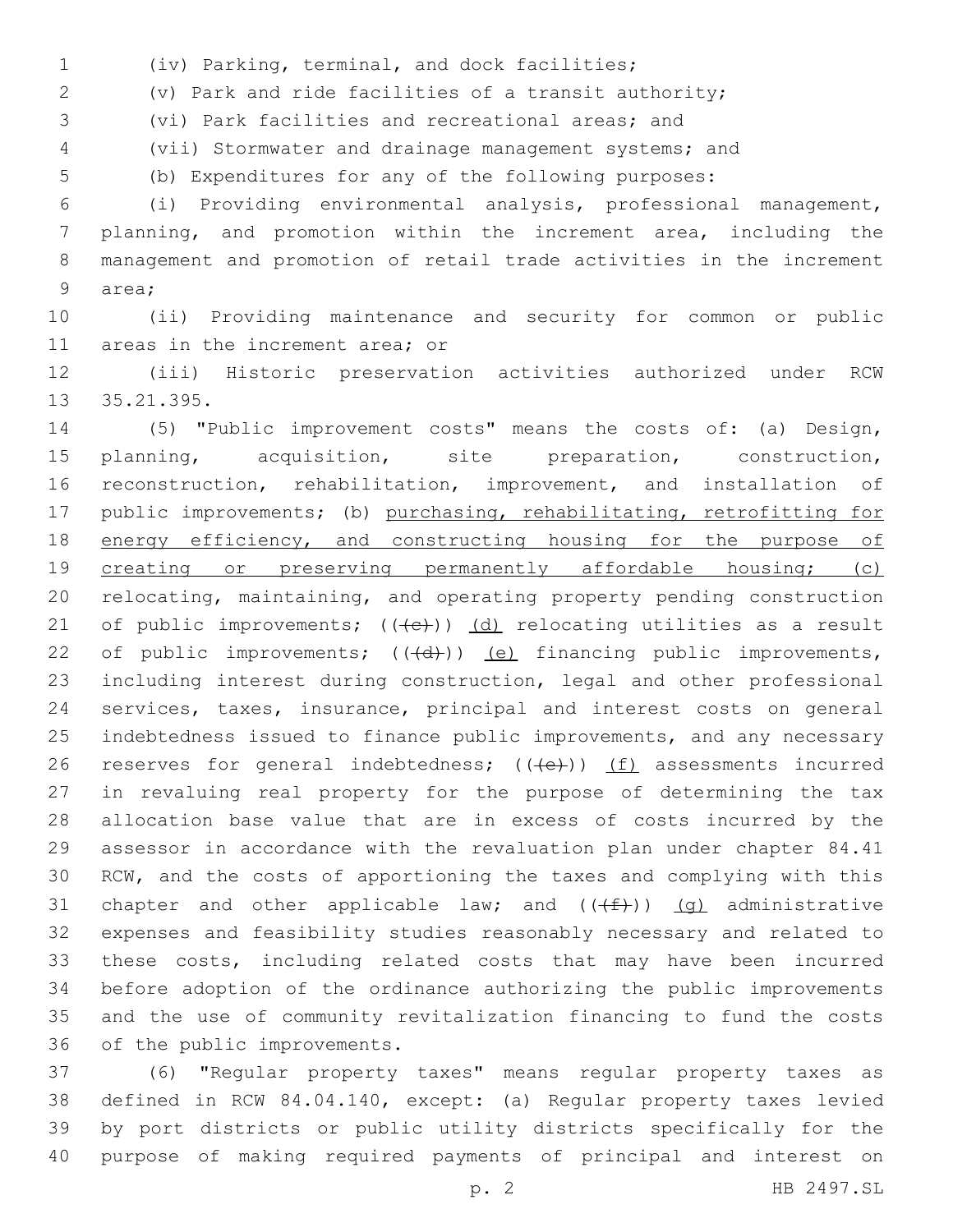general indebtedness; and (b) regular property taxes levied by the state for the support of the common schools under RCW 84.52.065. Regular property taxes do not include excess property tax levies that are exempt from the aggregate limits for junior and senior taxing 5 districts as provided in RCW 84.52.043.

 (7) "Tax allocation base value" means the true and fair value of real property located within an increment area for taxes imposed in the year in which the increment area is created, plus twenty-five percent of any increase in the true and fair value of real property located within an increment area that is placed on the assessment 11 rolls after the increment area is created.

 (8) "Tax allocation revenues" means those tax revenues derived from the imposition of regular property taxes on the increment value 14 and distributed to finance public improvements.

 (9) "Increment area" means the geographic area from which taxes are to be appropriated to finance public improvements authorized 17 under this chapter.

 (10) "Increment value" means seventy-five percent of any increase in the true and fair value of real property in an increment area that is placed on the tax rolls after the increment area is created.

 (11) "Taxing districts" means a governmental entity that levies or has levied for it regular property taxes upon real property located within a proposed or approved increment area.

 (12) "Value of taxable property" means the value of the taxable 25 property as defined in RCW 39.36.015.

 (13) "Permanently affordable housing" means housing, regardless 27 of ownership, for which there is a legally binding, recorded document 28 in effect that limits the price at which the owner may sell or 29 restricts the occupancy of the unit to a qualified, low-income 30 household, for a period of at least forty years for a property used for shelter or rental housing, or for a period of at least twenty- five years for a property to be owned by a low-income household. 33 These documents include, but are not limited to, affordability covenants, deed restrictions, and community land trust leases. Resale restrictions exercised by providers of permanently affordable housing can include, but are not limited to:

 (a) Continuous ownership of land by a public entity or nonprofit housing provider with a lease allowing ownership of the structure by an income-eligible household;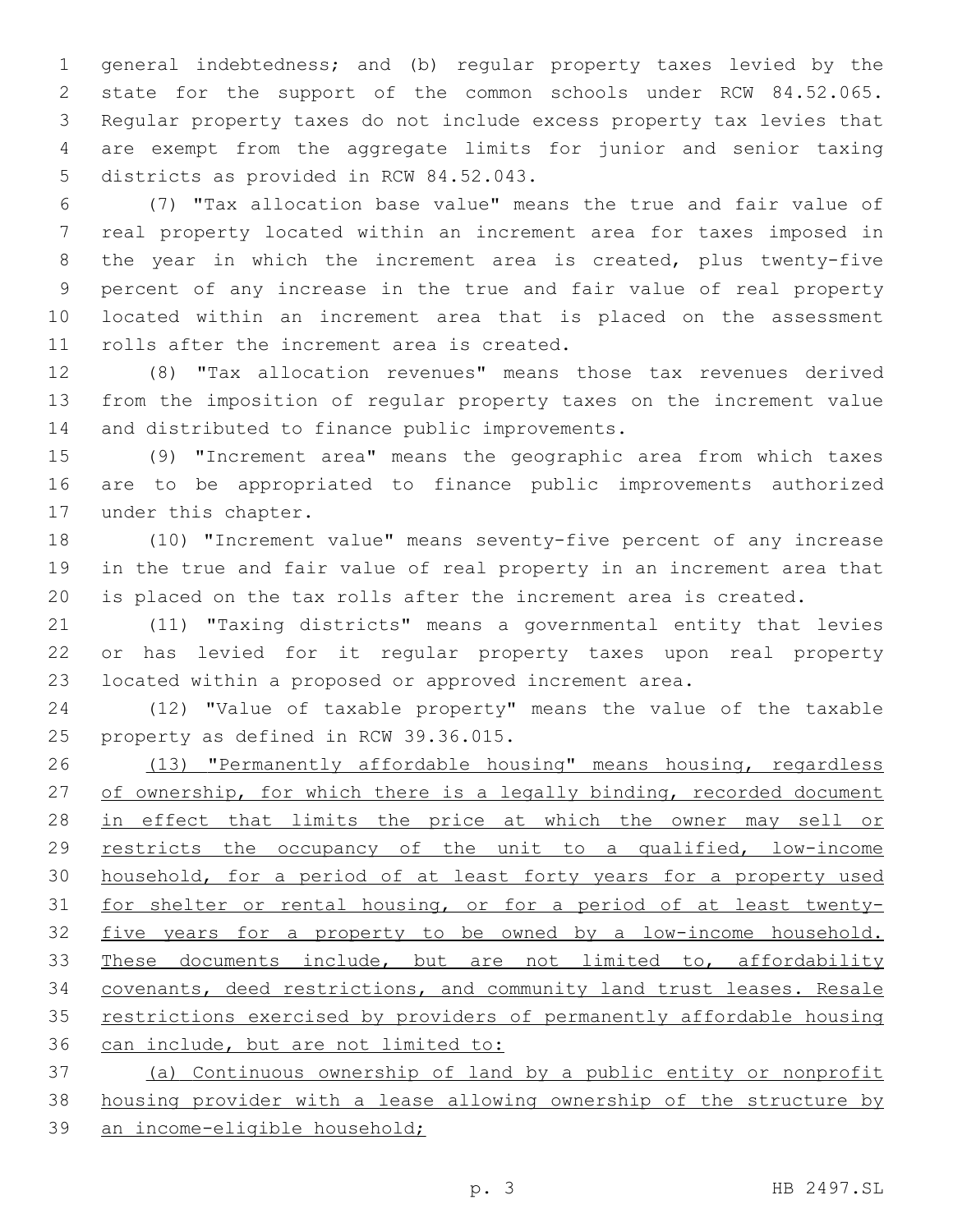(b) A nonpossessory interest or right in real property, such as a deed restriction, restrictive covenant, resale restriction or other contractual agreement, that ensures affordability. **Sec. 2.** RCW 39.102.020 and 2018 c 178 s 1 are each amended to 5 read as follows: The definitions in this section apply throughout this chapter 7 unless the context clearly requires otherwise. (1) "Annual state contribution limit" means seven million five hundred thousand dollars statewide per fiscal year. (2) "Assessed value" means the valuation of taxable real property 11 as placed on the last completed assessment roll. (3) "Board" means the community economic revitalization board 13 under chapter 43.160 RCW. (4) "Dedicated" means pledged, set aside, allocated, received, 15 budgeted, or otherwise identified. (5) "Demonstration project" means one of the following projects: (a) Bellingham waterfront redevelopment project; (b) Spokane river district project at Liberty Lake; and 19 (c) Vancouver riverwest project. (6) "Department" means the department of revenue. (7) "Fiscal year" means the twelve-month period beginning July 22 1st and ending the following June 30th. (8) "Local excise tax allocation revenue" means an amount of local excise taxes equal to some or all of the sponsoring local government's local excise tax increment, amounts of local excise taxes equal to some or all of any participating local government's excise tax increment as agreed upon in the written agreement under RCW 39.102.080(1), or both, and dedicated to local infrastructure 29 financing. (9) "Local excise tax increment" means an amount equal to the estimated annual increase in local excise taxes in each calendar year following the approval of the revenue development area by the board from taxable activity within the revenue development area, as set forth in the application provided to the board under RCW 39.102.040, and updated in accordance with RCW 39.102.140(1)(f). (10) "Local excise taxes" means local revenues derived from the imposition of sales and use taxes authorized in RCW 82.14.030. (11) "Local government" means any city, town, county, port district, and any federally recognized Indian tribe. p. 4 HB 2497.SL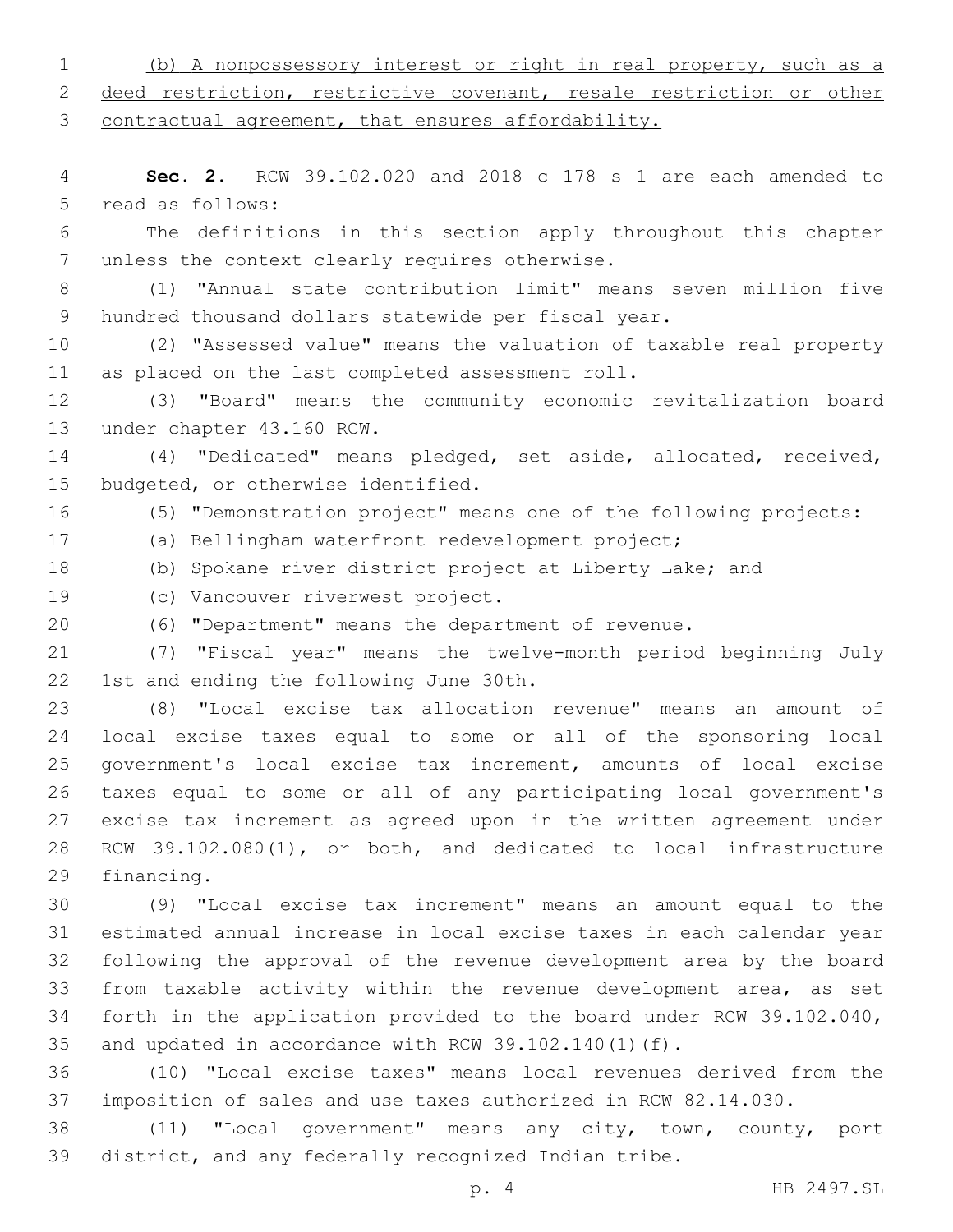(12) "Local infrastructure financing" means the use of revenues received from local excise tax allocation revenues, local property tax allocation revenues, other revenues from local public sources, and revenues received from the local option sales and use tax authorized in RCW 82.14.475, dedicated to pay either the principal and interest on bonds authorized under RCW 39.102.150 or to pay public improvement costs on a pay-as-you-go basis subject to RCW 39.102.195, or both.8

 (13) "Local property tax allocation revenue" means those tax revenues derived from the receipt of regular property taxes levied on the property tax allocation revenue value and used for local 12 infrastructure financing.

 (14) "Low-income housing" means residential housing for low- income persons or families who lack the means which is necessary to enable them, without financial assistance, to live in decent, safe, and sanitary dwellings, without overcrowding. For the purposes of this subsection, "low income" means income that does not exceed eighty percent of the median family income for the standard metropolitan statistical area in which the revenue development area 20 is located.

 (15) "Ordinance" means any appropriate method of taking 22 legislative action by a local government.

 (16) "Participating local government" means a local government having a revenue development area within its geographic boundaries that has entered into a written agreement with a sponsoring local government as provided in RCW 39.102.080 to allow the use of all or some of its local excise tax allocation revenues or other revenues from local public sources dedicated for local infrastructure 29 financing.

 (17) "Participating taxing district" means a local government having a revenue development area within its geographic boundaries that has entered into a written agreement with a sponsoring local government as provided in RCW 39.102.080 to allow the use of some or all of its local property tax allocation revenues or other revenues from local public sources dedicated for local infrastructure 36 financing.

 (18) "Property tax allocation revenue base value" means the assessed value of real property located within a revenue development area less the property tax allocation revenue value.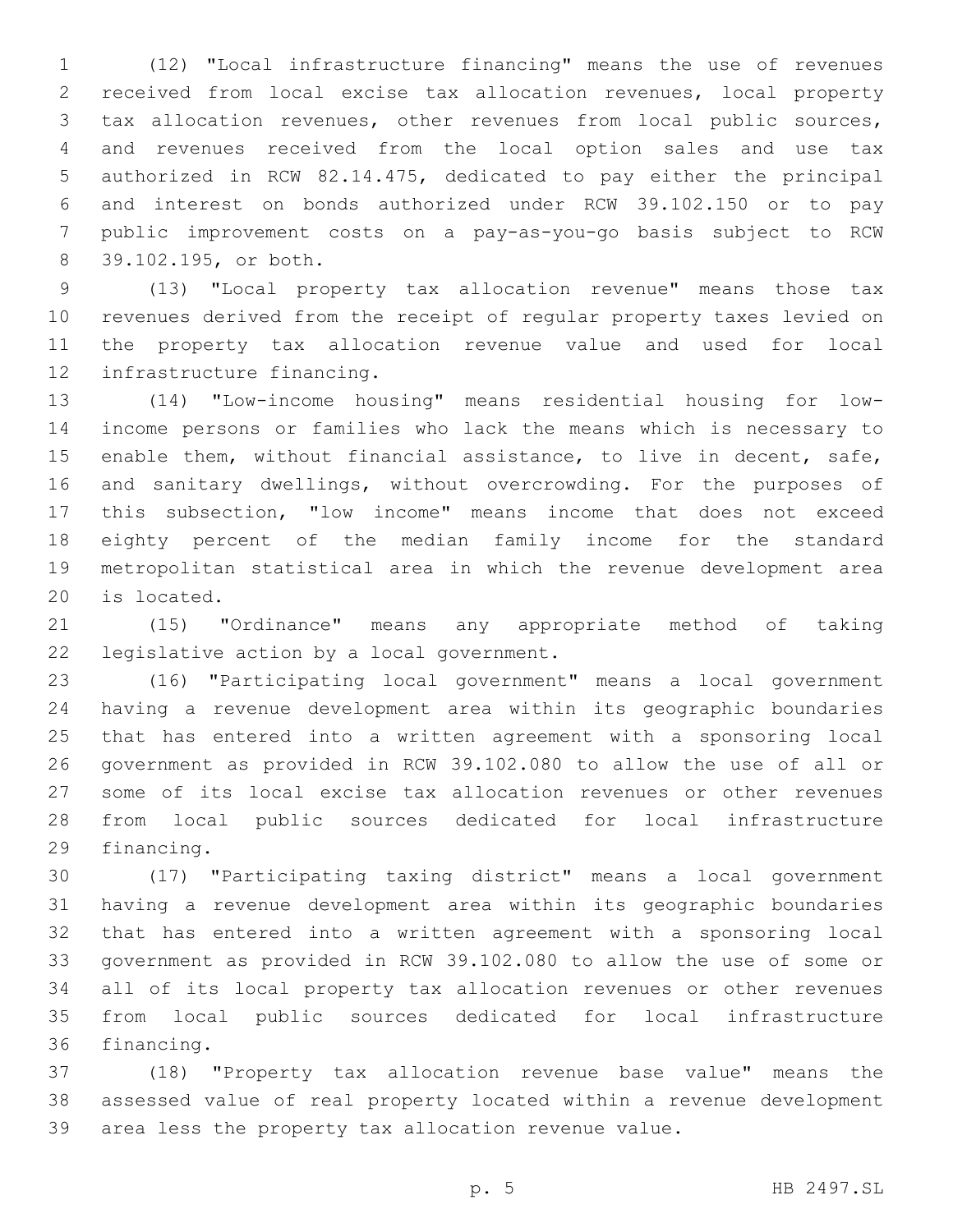(19)(a)(i) "Property tax allocation revenue value" means seventy-five percent of any increase in the assessed value of real property in a revenue development area resulting from:

 (A) The placement of new construction, improvements to property, or both, on the assessment roll, where the new construction and improvements are initiated after the revenue development area is 7 approved by the board;

 (B) The cost of new housing construction, conversion, and rehabilitation improvements, when such cost is treated as new construction for purposes of chapter 84.55 RCW as provided in RCW 84.14.020, and the new housing construction, conversion, and rehabilitation improvements are initiated after the revenue 13 development area is approved by the board;

 (C) The cost of rehabilitation of historic property, when such cost is treated as new construction for purposes of chapter 84.55 RCW as provided in RCW 84.26.070, and the rehabilitation is initiated after the revenue development area is approved by the board.

 (ii) Increases in the assessed value of real property in a revenue development area resulting from (a)(i)(A) through (C) of this subsection are included in the property tax allocation revenue value in the initial year. These same amounts are also included in the property tax allocation revenue value in subsequent years unless the 23 property becomes exempt from property taxation.

 (b) "Property tax allocation revenue value" includes seventy-five percent of any increase in the assessed value of new construction consisting of an entire building in the years following the initial year, unless the building becomes exempt from property taxation.

 (c) Except as provided in (b) of this subsection, "property tax allocation revenue value" does not include any increase in the assessed value of real property after the initial year.

 (d) There is no property tax allocation revenue value if the assessed value of real property in a revenue development area has not increased as a result of any of the reasons specified in (a)(i)(A) 34 through (C) of this subsection.

(e) For purposes of this subsection, "initial year" means:

 (i) For new construction and improvements to property added to the assessment roll, the year during which the new construction and improvements are initially placed on the assessment roll;

 (ii) For the cost of new housing construction, conversion, and rehabilitation improvements, when such cost is treated as new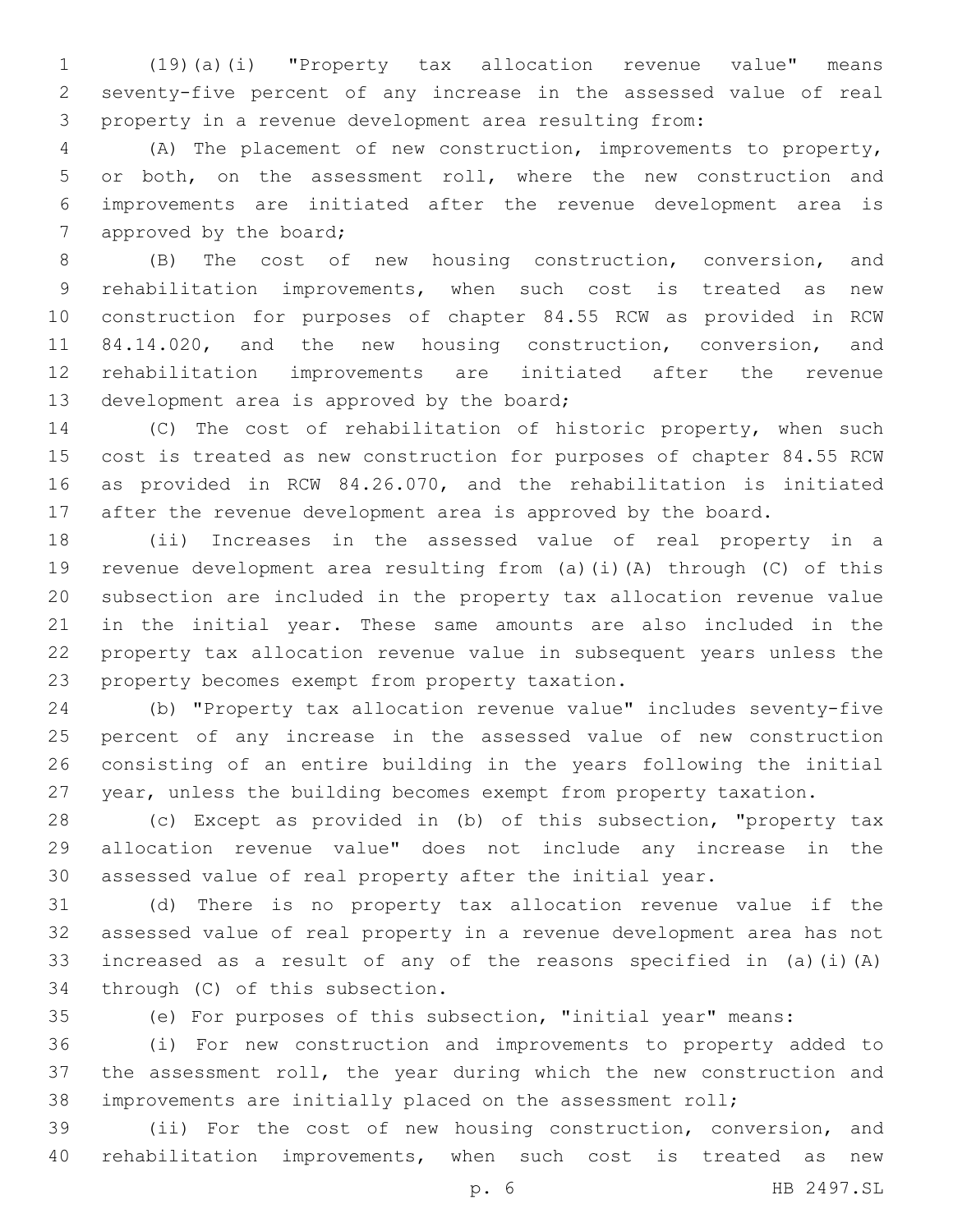construction for purposes of chapter 84.55 RCW, the year when such cost is treated as new construction for purposes of levying taxes for 3 collection in the following year; and

 (iii) For the cost of rehabilitation of historic property, when such cost is treated as new construction for purposes of chapter 84.55 RCW, the year when such cost is treated as new construction for purposes of levying taxes for collection in the following year.

 (20) "Public improvement costs" means the cost of: (a) Design, planning, acquisition including land acquisition, site preparation including land clearing, construction, reconstruction, rehabilitation, improvement, and installation of public improvements; (b) demolishing, relocating, maintaining, and operating property pending construction of public improvements; (c) the local government's portion of relocating utilities as a result of public improvements; (d) financing public improvements, including interest during construction, legal and other professional services, taxes, insurance, principal and interest costs on general indebtedness issued to finance public improvements, and any necessary reserves for general indebtedness; (e) assessments incurred in revaluing real property for the purpose of determining the property tax allocation revenue base value that are in excess of costs incurred by the assessor in accordance with the revaluation plan under chapter 84.41 RCW, and the costs of apportioning the taxes and complying with this 24 chapter and other applicable law; (f) administrative expenses and 25 feasibility studies reasonably necessary and related to these costs; and (g) any of the above-described costs that may have been incurred before adoption of the ordinance authorizing the public improvements and the use of local infrastructure financing to fund the costs of 29 the public improvements.

30 (21) "Public improvements" means:

 (a) Infrastructure improvements within the revenue development 32 area that include:

 (i) Street, bridge, and road construction and maintenance, 34 including highway interchange construction;

 (ii) Water and sewer system construction and improvements, 36 including wastewater reuse facilities;

(iii) Sidewalks, traffic controls, and streetlights;

38 (iv) Parking, terminal, and dock facilities;

(v) Park and ride facilities of a transit authority;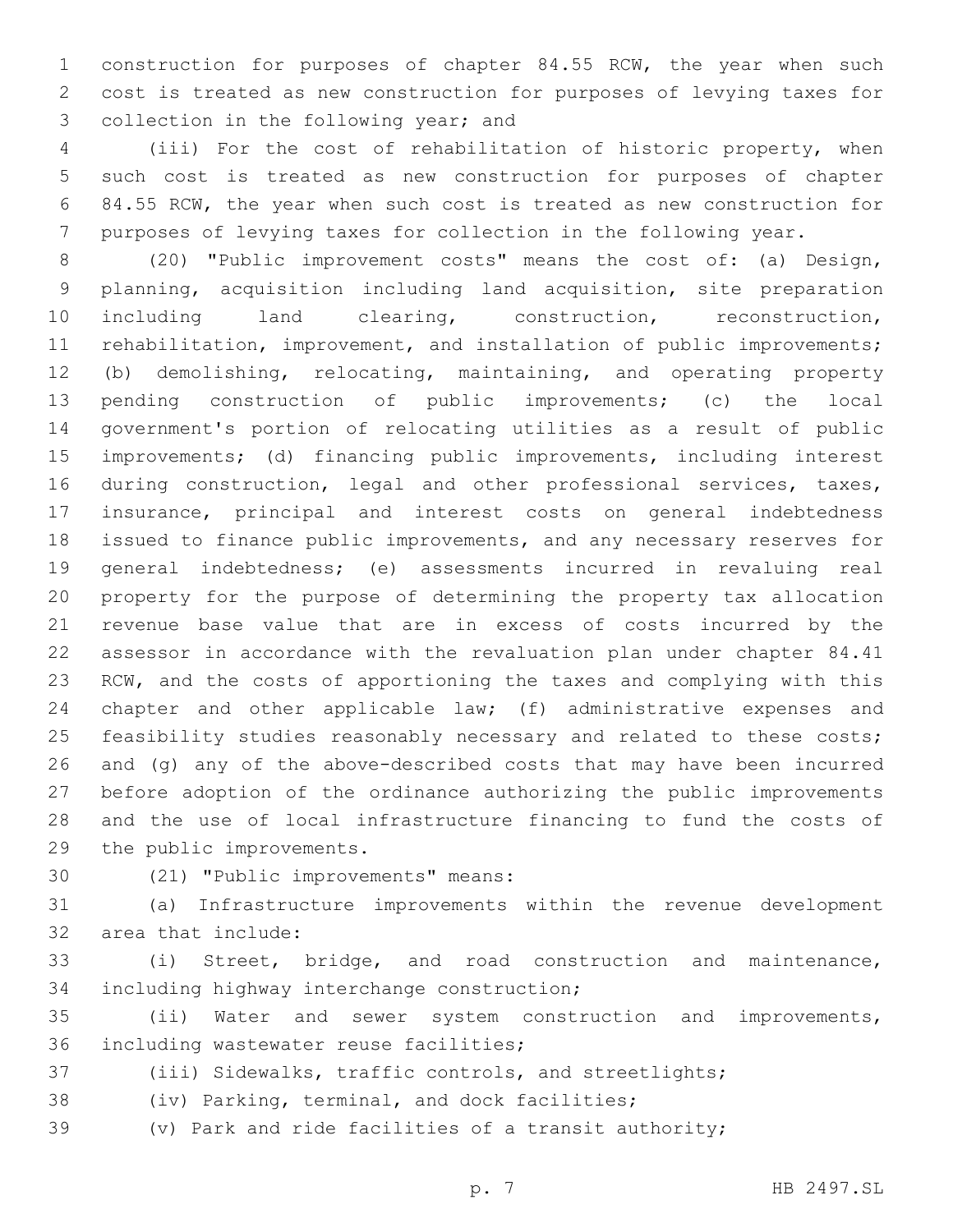(vi) Park facilities and recreational areas, including trails; 2 and

(vii) Stormwater and drainage management systems;

 (b) Expenditures for facilities and improvements that support affordable housing as defined in RCW 43.63A.510; and

 (c) Expenditures to purchase, rehabilitate, retrofit for energy efficiency, and construct housing for the purpose of creating or 8 preserving permanently affordable housing.

 (22) "Real property" has the same meaning as in RCW 84.04.090 and also includes any privately owned improvements located on publicly 11 owned land that are subject to property taxation.

 (23) "Regular property taxes" means regular property taxes as defined in RCW 84.04.140, except: (a) Regular property taxes levied by public utility districts specifically for the purpose of making 15 required payments of principal and interest on general indebtedness; (b) regular property taxes levied by the state for the support of the common schools under RCW 84.52.065; and (c) regular property taxes authorized by RCW 84.55.050 that are limited to a specific purpose. "Regular property taxes" do not include excess property tax levies that are exempt from the aggregate limits for junior and senior 21 taxing districts as provided in RCW 84.52.043.

 (24) "Relocating a business" means the closing of a business and the reopening of that business, or the opening of a new business that engages in the same activities as the previous business, in a different location within a one-year period, when an individual or entity has an ownership interest in the business at the time of closure and at the time of opening or reopening. "Relocating a business" does not include the closing and reopening of a business in a new location where the business has been acquired and is under entirely new ownership at the new location, or the closing and reopening of a business in a new location as a result of the exercise 32 of the power of eminent domain.

 (25) "Revenue development area" means the geographic area adopted by a sponsoring local government and approved by the board, from which local excise and property tax allocation revenues are derived 36 for local infrastructure financing.

(26)(a) "Revenues from local public sources" means:

 (i) Amounts of local excise tax allocation revenues and local property tax allocation revenues, dedicated by sponsoring local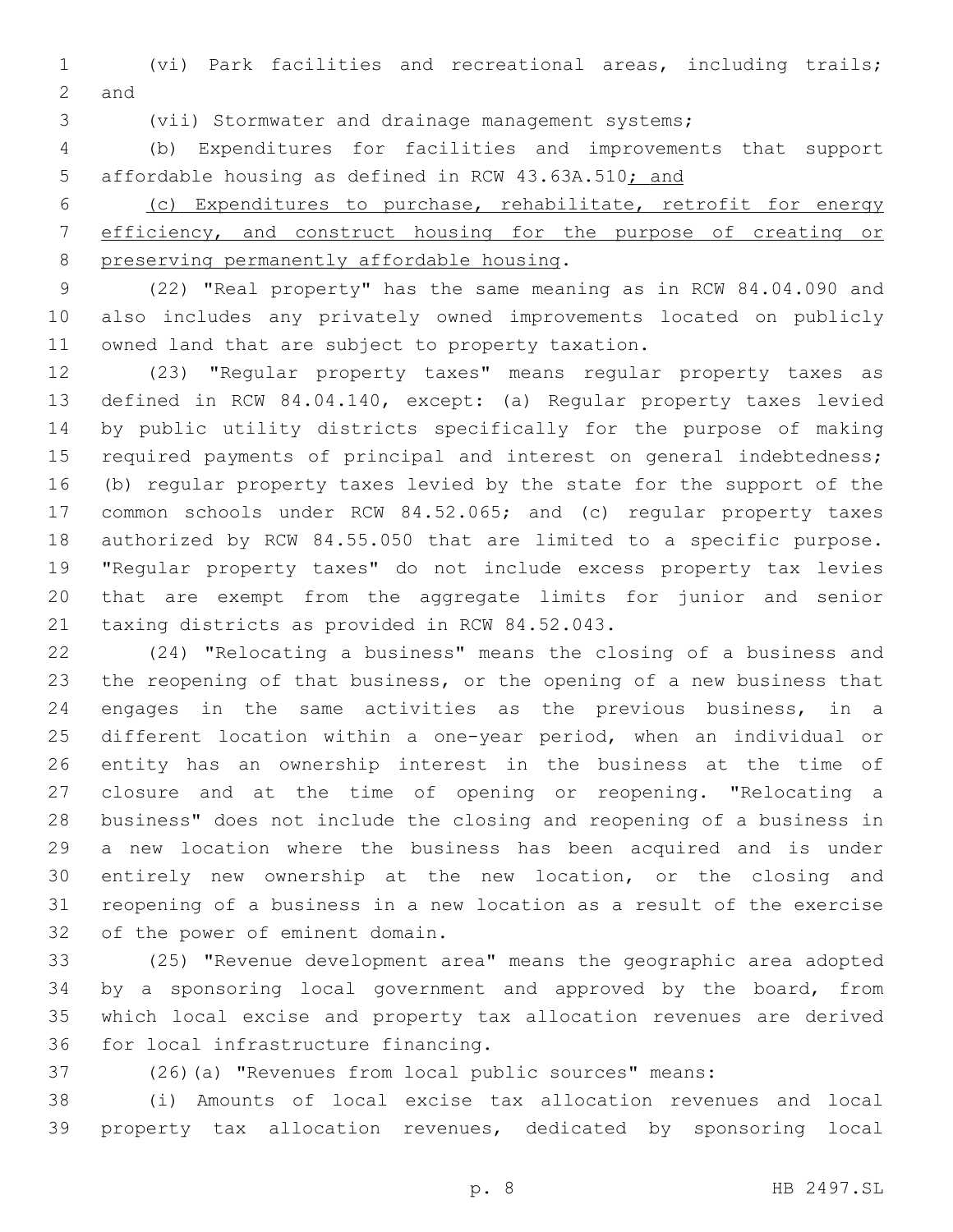governments, participating local governments, and participating taxing districts, for local infrastructure financing; and

 (ii) Any other local revenues, except as provided in (b) of this subsection, including revenues derived from federal and private 5 sources.

 (b) Revenues from local public sources do not include any local funds derived from state grants, state loans, or any other state moneys including any local sales and use taxes credited against the state sales and use taxes imposed under chapter 82.08 or 82.12 RCW.

 (27) "Small business" has the same meaning as provided in RCW 19.85.020.

 (28) "Sponsoring local government" means a city, town, or county, and for the purpose of this chapter a federally recognized Indian tribe or any combination thereof, that adopts a revenue development area and applies to the board to use local infrastructure financing.

(29) "State contribution" means the lesser of:

17 (a) One million dollars;

 (b) The total amount of local excise tax allocation revenues, local property tax allocation revenues, and other revenues from local public sources, that are dedicated by a sponsoring local government, any participating local governments, and participating taxing districts, in the preceding calendar year to the payment of principal and interest on bonds issued under RCW 39.102.150 or to pay public improvement costs on a pay-as-you-go basis subject to RCW 39.102.195, or both. Revenues from local public sources dedicated in the preceding calendar year that are in excess of the project award may be carried forward and used in later years for the purpose of this 28 subsection  $(29)(b)$ ;

 (c) The amount of project award granted by the board in the notice of approval to use local infrastructure financing under RCW 31 39.102.040; or

 (d) The highest amount of state excise tax allocation revenues and state property tax allocation revenues for any one calendar year as determined by the sponsoring local government and reported to the board and the department as required by RCW 39.102.140.

 (30) "State excise tax allocation revenue" means an amount equal to the annual increase in state excise taxes estimated to be received by the state in each calendar year following the approval of the revenue development area by the board, from taxable activity within the revenue development area as set forth in the application provided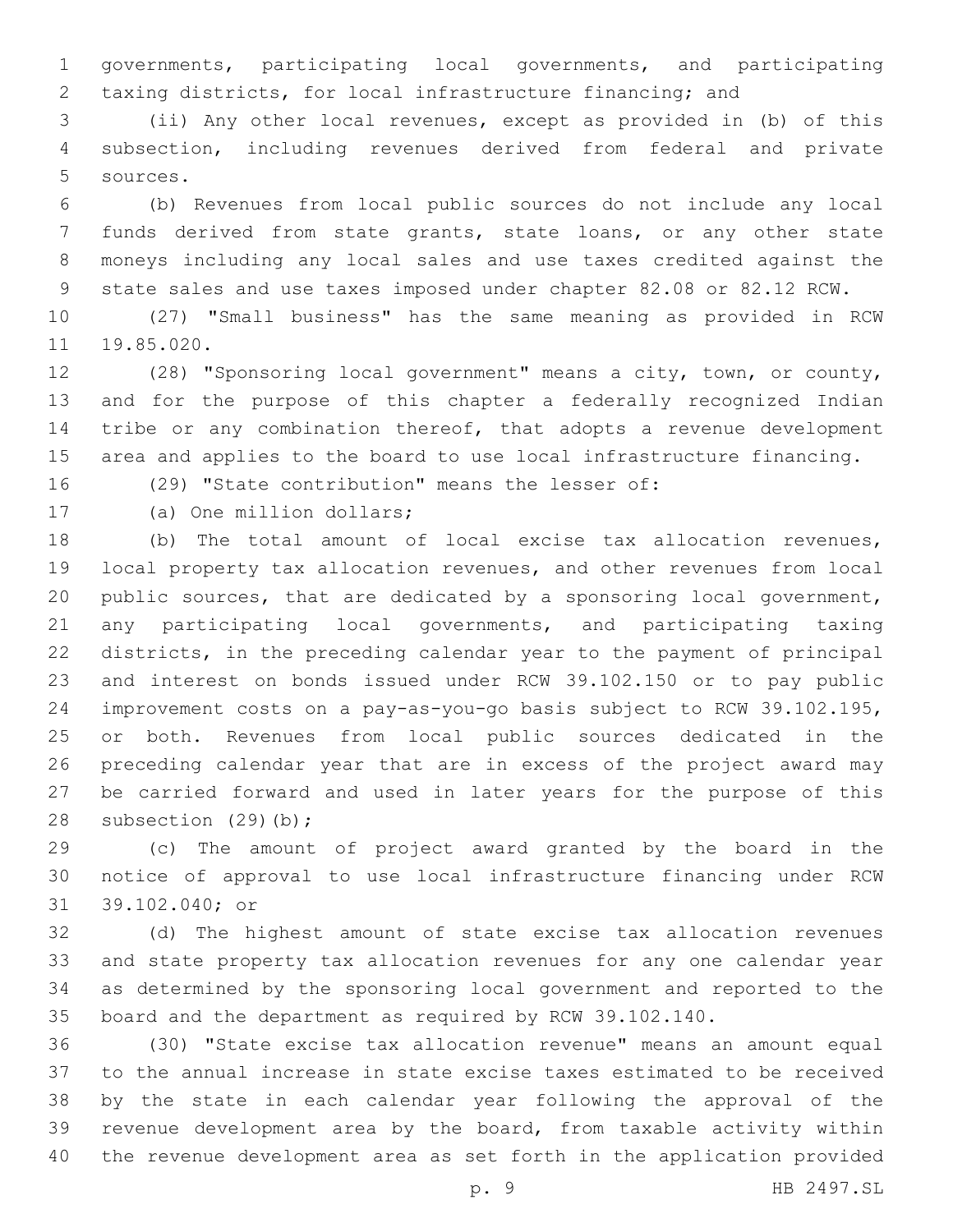to the board under RCW 39.102.040 and periodically updated and 2 reported as required in RCW  $39.102.140(1)(f)$ .

 (31) "State excise taxes" means revenues derived from state retail sales and use taxes under RCW 82.08.020(1) and 82.12.020 at the rate provided in RCW 82.08.020(1), less the amount of tax distributions from all local retail sales and use taxes, other than the local sales and use taxes authorized by RCW 82.14.475 for the applicable revenue development area, imposed on the same taxable events that are credited against the state retail sales and use taxes 10 under chapters 82.08 and 82.12 RCW.

 (32) "State property tax allocation revenue" means an amount equal to the estimated tax revenues derived from the imposition of property taxes levied by the state for the support of common schools under RCW 84.52.065 on the property tax allocation revenue value, as set forth in the application submitted to the board under RCW 39.102.040 and updated annually in the report required under RCW  $39.102.140(1)$  (f).

 (33) "Taxing district" means a government entity that levies or has levied for it regular property taxes upon real property located within a proposed or approved revenue development area.

 (34) "Permanently affordable housing" means housing, regardless 22 of ownership, for which there is a legally binding, recorded document 23 in effect that limits the price at which the owner may sell or restricts the occupancy of the unit to a qualified, low-income 25 household, for a period of at least forty years for a property used for shelter or rental housing, or for a period of at least twenty- five years for a property to be owned by a low-income household. 28 These documents include, but are not limited to, affordability covenants, deed restrictions, and community land trust leases. Resale restrictions exercised by providers of permanently affordable housing can include, but are not limited to:

 (a) Continuous ownership of land by a public entity or nonprofit 33 housing provider with a lease allowing ownership of the structure by 34 an income-eligible household;

 (b) A nonpossessory interest or right in real property, such as a 36 deed restriction, restrictive covenant, resale restriction or other contractual agreement, that ensures affordability.

 **Sec. 3.** RCW 39.104.020 and 2016 c 207 s 1 are each amended to 39 read as follows: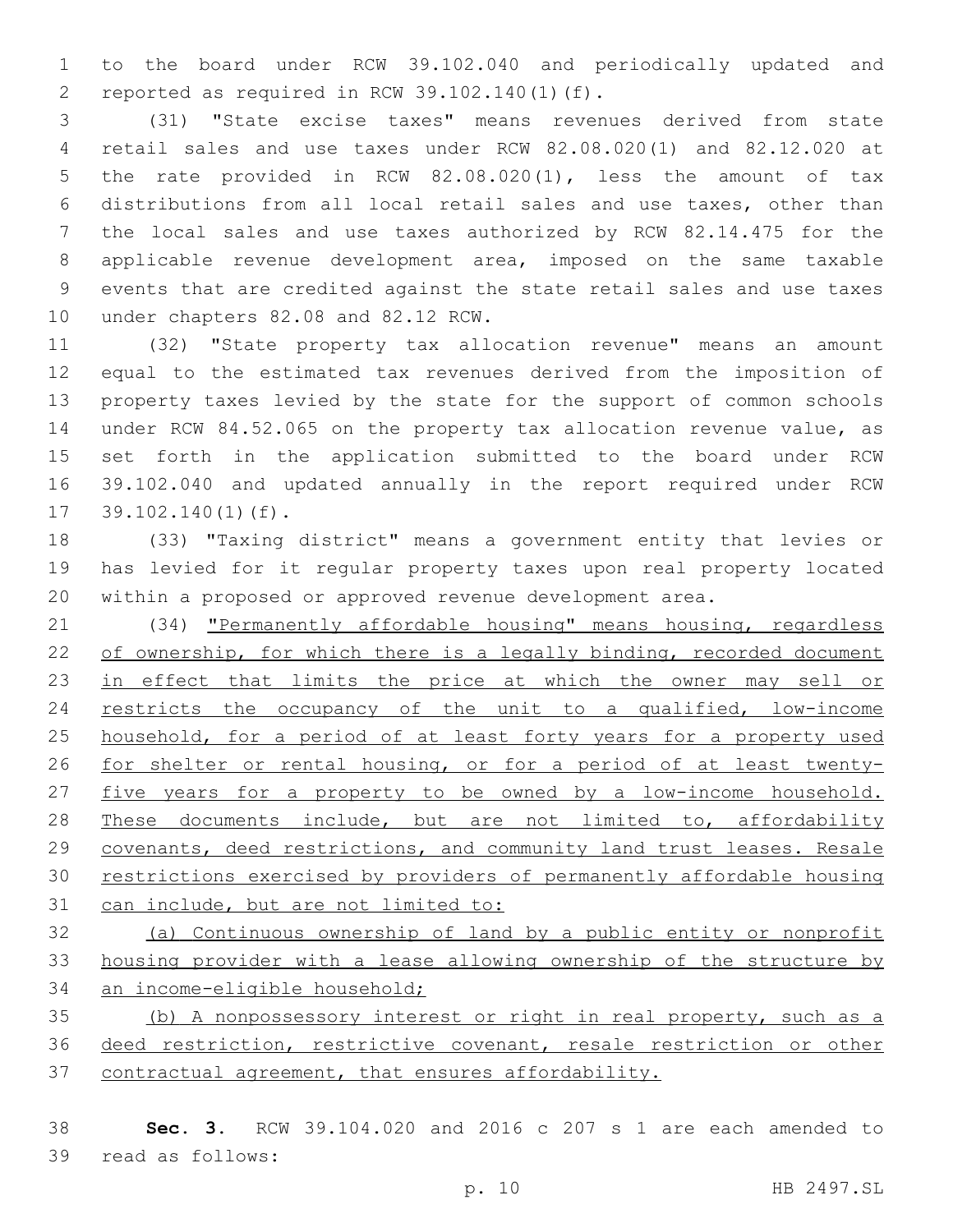The definitions in this section apply throughout this chapter 2 unless the context clearly requires otherwise.

 (1) "Annual state contribution limit" means two million five hundred thousand dollars statewide per fiscal year, plus the additional amounts approved for demonstration projects in RCW 82.14.505.6

 (2) "Approving agency" means the department of revenue for project awards approved before June 9, 2016, and the department of commerce for project awards approved after June 9, 2016.

 (3) "Assessed value" means the valuation of taxable real property 11 as placed on the last completed assessment roll.

 (4) "Bond" means a bond, a note or other evidence of indebtedness, including but not limited to a lease-purchase agreement 14 or an executory conditional sales contract.

(5) "Department" means the department of revenue.

 (6) "Fiscal year" means the twelve-month period beginning July 17 1st and ending the following June 30th.

 (7) "Local government" means any city, town, county, and port 19 district.

 (8) "Local property tax allocation revenue" means those tax revenues derived from the receipt of regular property taxes levied on the property tax allocation revenue value and used for local 23 revitalization financing.

 (9) "Local revitalization financing" means the use of revenues from local public sources, dedicated to pay the principal and interest on bonds authorized under RCW 39.104.110 and public improvement costs within the revitalization area on a pay-as-you-go basis, and revenues received from the local option sales and use tax authorized in RCW 82.14.510, dedicated to pay the principal and interest on bonds authorized under RCW 39.104.110.

 (10) "Local sales and use tax increment" means the estimated annual increase in local sales and use taxes as determined by the local government in the calendar years following the approval of the revitalization area by the department from taxable activity within 35 the revitalization area.

 (11) "Local sales and use taxes" means local revenues derived from the imposition of sales and use taxes authorized in RCW 38 82.14.030.

 (12) "Ordinance" means any appropriate method of taking 40 legislative action by a local government.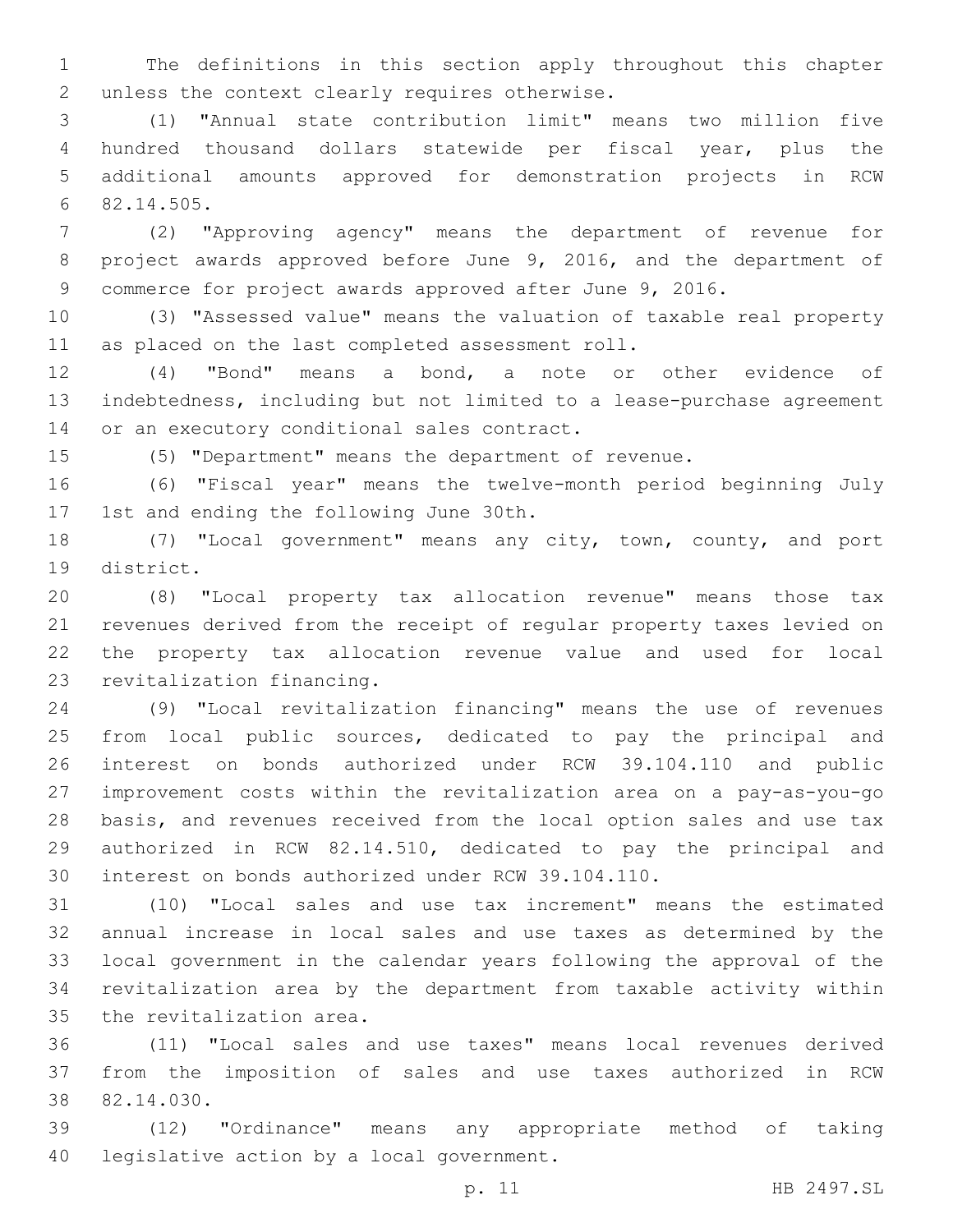(13) "Participating local government" means a local government having a revitalization area within its geographic boundaries that has taken action as provided in RCW 39.104.070(1) to allow the use of all or some of its local sales and use tax increment or other revenues from local public sources dedicated for local revitalization 6 financing.

 (14) "Participating taxing district" means a taxing district 8 that:

 (a) Has a revitalization area wholly or partially within its 10 geographic boundaries;

 (b) Levies or has levied for it regular property taxes as defined 12 in this section; and

(c) Has not taken action as provided in RCW 39.104.060(2).

 (15) "Property tax allocation revenue base value" means the assessed value of real property located within a revitalization area, 16 less the property tax allocation revenue value.

 (16)(a)(i) "Property tax allocation revenue value" means seventy- five percent of any increase in the assessed value of real property 19 in a revitalization area resulting from:

 (A) The placement of new construction, improvements to property, 21 or both, on the assessment roll, where the new construction and improvements are initiated after the revitalization area is approved;

 (B) The cost of new housing construction, conversion, and rehabilitation improvements, when the cost is treated as new construction for purposes of chapter 84.55 RCW as provided in RCW 84.14.020, and the new housing construction, conversion, and rehabilitation improvements are initiated after the revitalization 28 area is approved;

 (C) The cost of rehabilitation of historic property, when the cost is treated as new construction for purposes of chapter 84.55 RCW as provided in RCW 84.26.070, and the rehabilitation is initiated 32 after the revitalization area is approved.

 (ii) Increases in the assessed value of real property in a revitalization area resulting from (a)(i)(A) through (C) of this subsection are included in the property tax allocation revenue value in the initial year. These same amounts are also included in the property tax allocation revenue value in subsequent years unless the 38 property becomes exempt from property taxation.

 (b) "Property tax allocation revenue value" includes seventy-five percent of any increase in the assessed value of new construction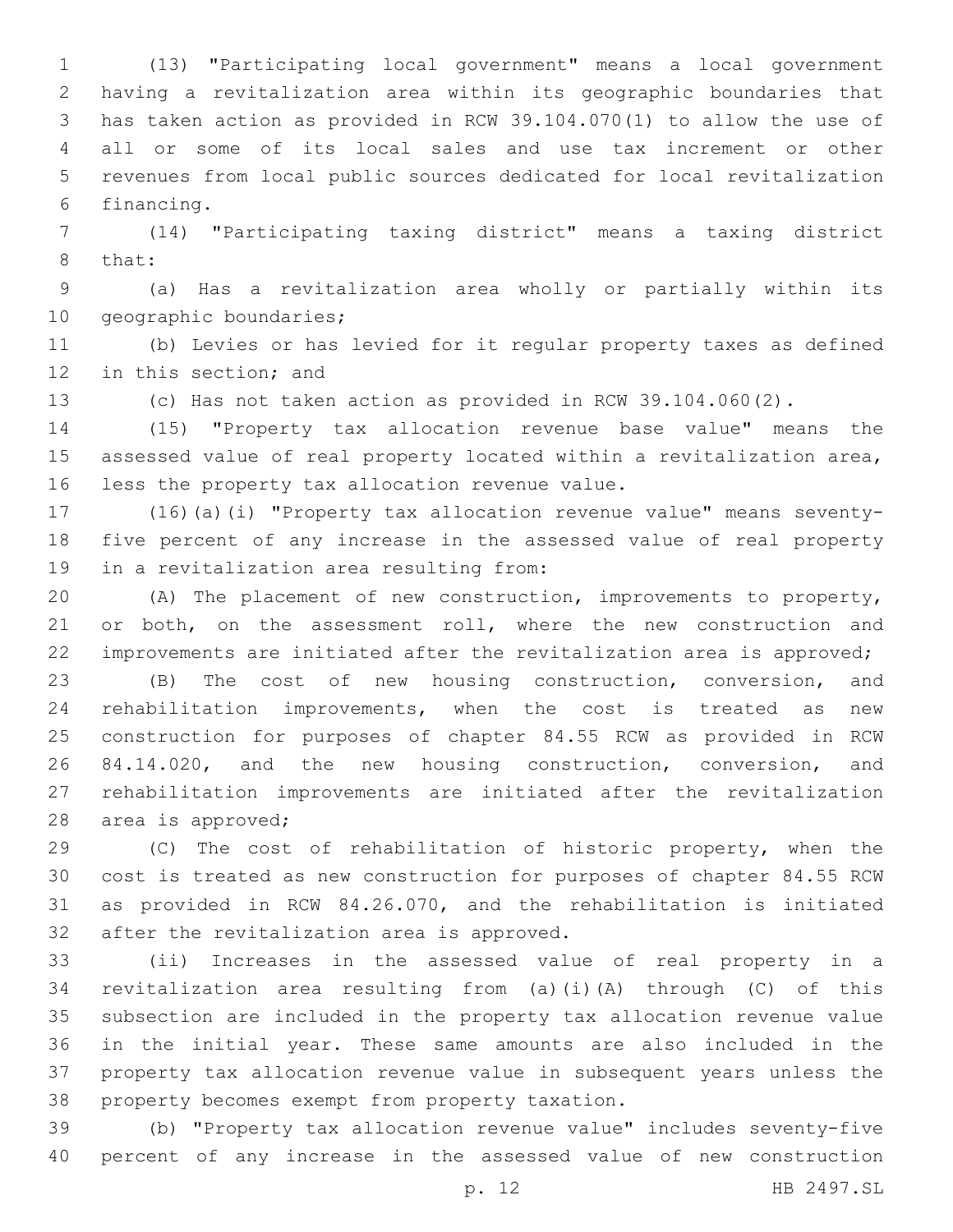consisting of an entire building in the years following the initial year, unless the building becomes exempt from property taxation.

 (c) Except as provided in (b) of this subsection, "property tax allocation revenue value" does not include any increase in the assessed value of real property after the initial year.

 (d) There is no property tax allocation revenue value if the assessed value of real property in a revitalization area has not increased as a result of any of the reasons specified in (a)(i)(A) 9 through (C) of this subsection.

(e) For purposes of this subsection, "initial year" means:

 (i) For new construction and improvements to property added to the assessment roll, the year during which the new construction and improvements are initially placed on the assessment roll;

 (ii) For the cost of new housing construction, conversion, and rehabilitation improvements, when the cost is treated as new 16 construction for purposes of chapter 84.55 RCW, the year when the cost is treated as new construction for purposes of levying taxes for 18 collection in the following year; and

 (iii) For the cost of rehabilitation of historic property, when the cost is treated as new construction for purposes of chapter 84.55 RCW, the year when such cost is treated as new construction for purposes of levying taxes for collection in the following year.

(17) "Public improvement costs" means the costs of:

 (a) Design, planning, acquisition, including land acquisition, site preparation including land clearing, construction, reconstruction, rehabilitation, improvement, and installation of 27 public improvements;

 (b) Demolishing, relocating, maintaining, and operating property 29 pending construction of public improvements;

(c) Relocating utilities as a result of public improvements;

 (d) Financing public improvements, including interest during construction, legal and other professional services, taxes, insurance, principal and interest costs on general indebtedness issued to finance public improvements, and any necessary reserves for 35 general indebtedness; and

 (e) Administrative expenses and feasibility studies reasonably necessary and related to these costs, including related costs that may have been incurred before adoption of the ordinance authorizing the public improvements and the use of local revitalization financing 40 to fund the costs of the public improvements.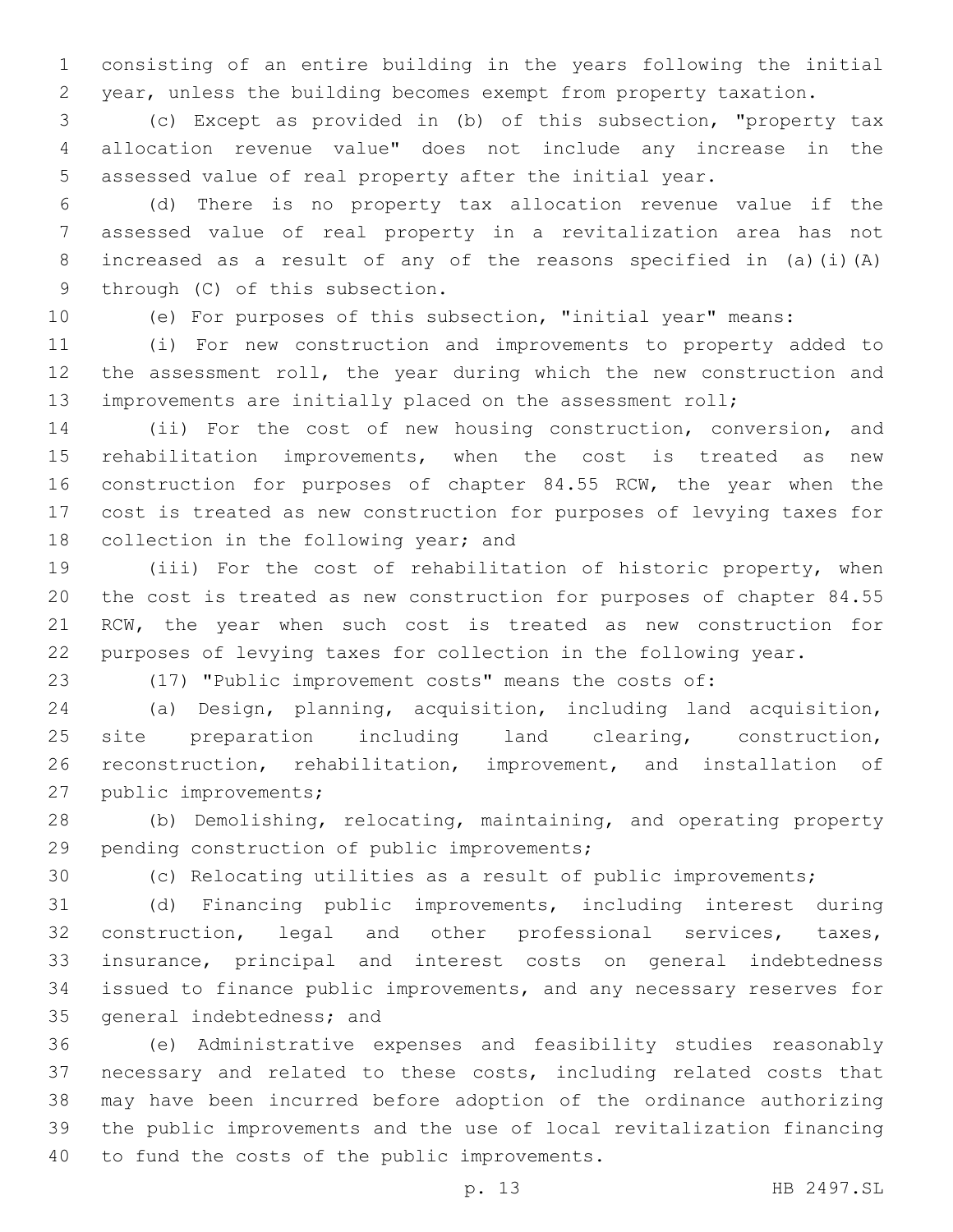(18) "Public improvements" means:1 (a) Infrastructure improvements within the revitalization area 3 that include: (i) Street, road, bridge, and rail construction and maintenance; (ii) Water and sewer system construction and improvements; (iii) Sidewalks, streetlights, landscaping, and streetscaping; (iv) Parking, terminal, and dock facilities;7 (v) Park and ride facilities of a transit authority; (vi) Park facilities, recreational areas, and environmental 10 remediation; (vii) Stormwater and drainage management systems; (viii) Electric, gas, fiber, and other utility infrastructures; ((and)) (b) Expenditures for any of the following purposes: (i) Providing environmental analysis, professional management, planning, and promotion within the revitalization area, including the management and promotion of retail trade activities in the 18 revitalization area; (ii) Providing maintenance and security for common or public 20 areas in the revitalization area; or (iii) Historic preservation activities authorized under RCW 35.21.395; and 23 (c) Expenditures to purchase, rehabilitate, retrofit for energy efficiency, and construct housing for the purpose of creating or 25 preserving permanently affordable housing. (19) "Real property" has the same meaning as in RCW 84.04.090 and also includes any privately owned improvements located on publicly 28 owned land that are subject to property taxation. (20)(a) "Regular property taxes" means regular property taxes as defined in RCW 84.04.140, except: (i) Regular property taxes levied by public utility districts specifically for the purpose of making required payments of principal and interest on general indebtedness; (ii) regular property taxes levied by the state for the support of common schools under RCW 84.52.065; and (iii) regular property taxes authorized by RCW 84.55.050 that are limited to a specific purpose. (b) "Regular property taxes" do not include:36 (i) Excess property tax levies that are exempt from the aggregate limits for junior and senior taxing districts as provided in RCW

39 84.52.043; and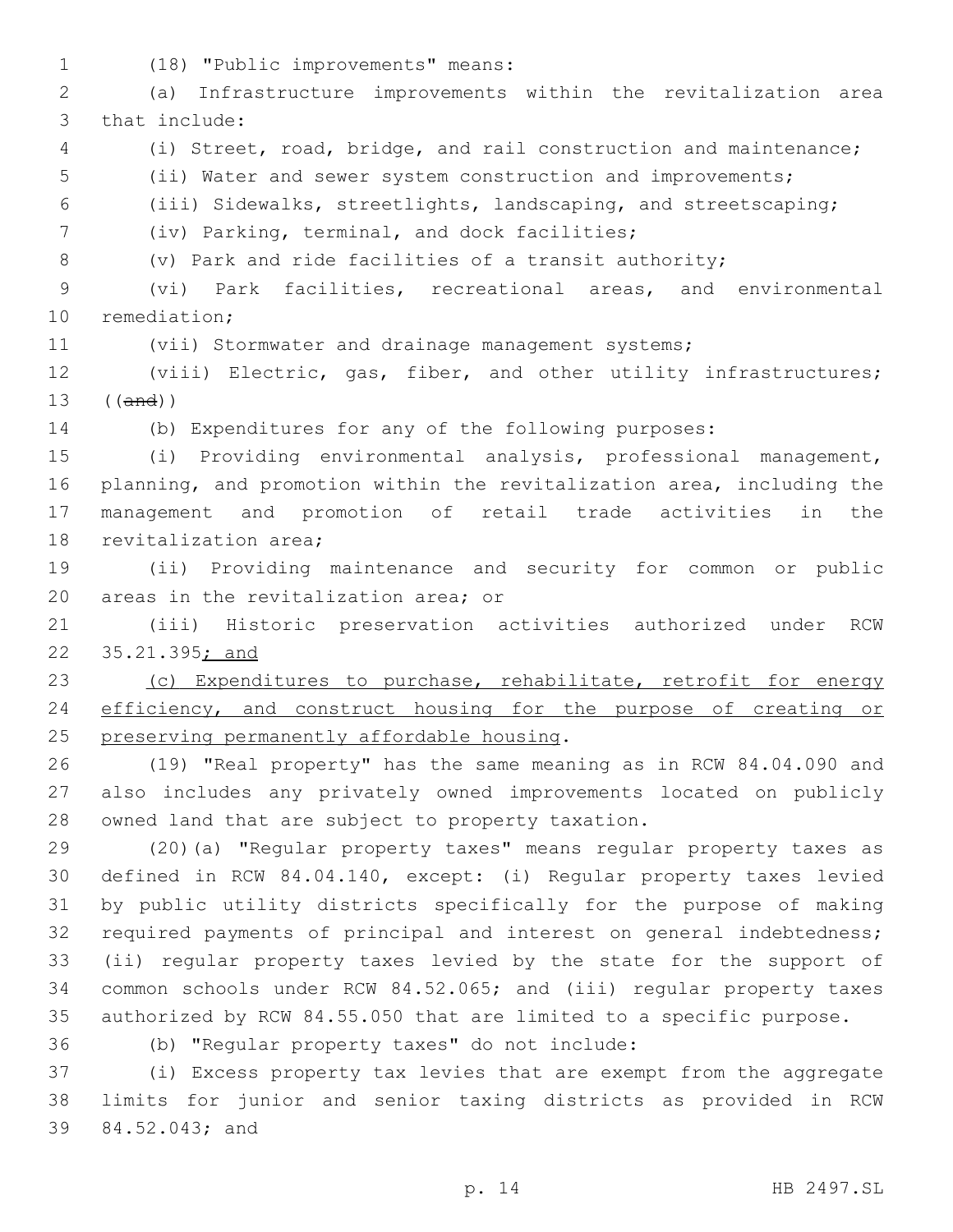(ii) Property taxes that are specifically excluded through an interlocal agreement between the sponsoring local government and a participating taxing district as set forth in RCW 39.104.060(3).

(21)(a) "Revenues from local public sources" means:

 (i) The local sales and use tax amounts received as a result of interlocal agreement, local sales and use tax amounts from sponsoring local governments based on its local sales and use tax increment, and local property tax allocation revenues, which are dedicated by a sponsoring local government, participating local governments, and participating taxing districts, for payment of bonds under RCW 39.104.110 or public improvement costs within the revitalization area 12 on a pay-as-you-go basis; and

 (ii) Any other local revenues, except as provided in (b) of this subsection, including revenues derived from federal and private sources and amounts received by taxing districts as set forth by an interlocal agreement as described in RCW 39.104.060(4), which are dedicated for the payment of bonds under RCW 39.104.110 or public improvement costs within the revitalization area on a pay-as-you-go 19 basis.

 (b) Revenues from local public sources do not include any local 21 funds derived from state grants, state loans, or any other state moneys including any local sales and use taxes credited against the state sales and use taxes imposed under chapter 82.08 or 82.12 RCW.

 (22) "Revitalization area" means the geographic area adopted by a sponsoring local government and approved by the approving agency, from which local sales and use tax increments are estimated and property tax allocation revenues are derived for local revitalization 28 financing.

 (23) "Sponsoring local government" means a city, town, county, or any combination thereof, that adopts a revitalization area.

(24) "State contribution" means the lesser of:

32 (a) Five hundred thousand dollars;

 (b) The project award amount approved by the approving agency as 34 provided in RCW 39.104.100 or 82.14.505; or

 (c) The total amount of revenues from local public sources dedicated in the preceding calendar year to the payment of principal and interest on bonds issued under RCW 39.104.110 and public improvement costs within the revitalization area on a pay-as-you-go basis. Revenues from local public sources dedicated in the preceding calendar year that are in excess of the project award may be carried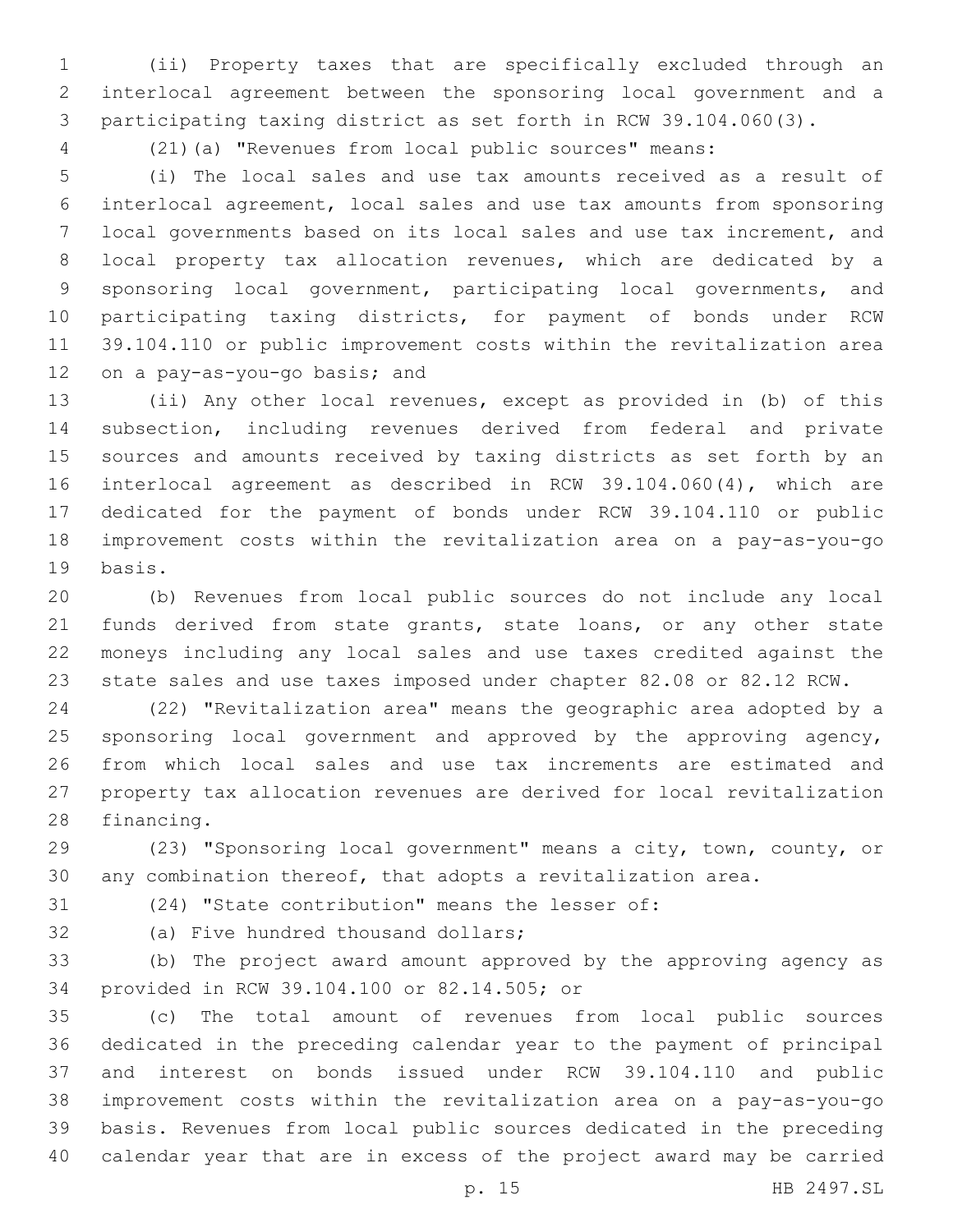forward and used in later years for the purpose of this subsection 2  $(24)(c)$ .

 (25) "State property tax increment" means the estimated amount of annual tax revenues estimated to be received by the state from the imposition of property taxes levied by the state for the support of common schools under RCW 84.52.065 on the property tax allocation revenue value, as determined by the sponsoring local government in an application under RCW 39.104.100 and updated periodically as required 9 in RCW 82.32.765.

 (26) "State sales and use tax increment" means the estimated amount of annual increase in state sales and use taxes to be received by the state from taxable activity within the revitalization area in the years following the approval of the revitalization area as determined by the sponsoring local government in an application under RCW 39.104.100 and updated periodically as required in RCW 82.32.765.

 (27) "State sales and use taxes" means state retail sales and use taxes under RCW 82.08.020(1) and 82.12.020 at the rate provided in RCW 82.08.020(1), less the amount of tax distributions from all local retail sales and use taxes, other than the local sales and use taxes authorized by RCW 82.14.510 for the applicable revitalization area, imposed on the same taxable events that are credited against the state retail sales and use taxes under RCW 82.08.020(1) and 82.12.020.23

 (28) "Taxing district" means a government entity that levies or has levied for it regular property taxes upon real property located within a proposed or approved revitalization area.

 (29) "Permanently affordable housing" means housing, regardless 28 of ownership, for which there is a legally binding, recorded document in effect that limits the price at which the owner may sell or 30 restricts the occupancy of the unit to a qualified, low-income household, for a period of at least forty years for a property used for shelter or rental housing, or for a period of at least twenty- five years for a property to be owned by a low-income household. These documents include, but are not limited to, affordability covenants, deed restrictions, and community land trust leases. Resale restrictions exercised by providers of permanently affordable housing can include, but are not limited to:

 (a) Continuous ownership of land by a public entity or nonprofit housing provider with a lease allowing ownership of the structure by an income-eligible household;